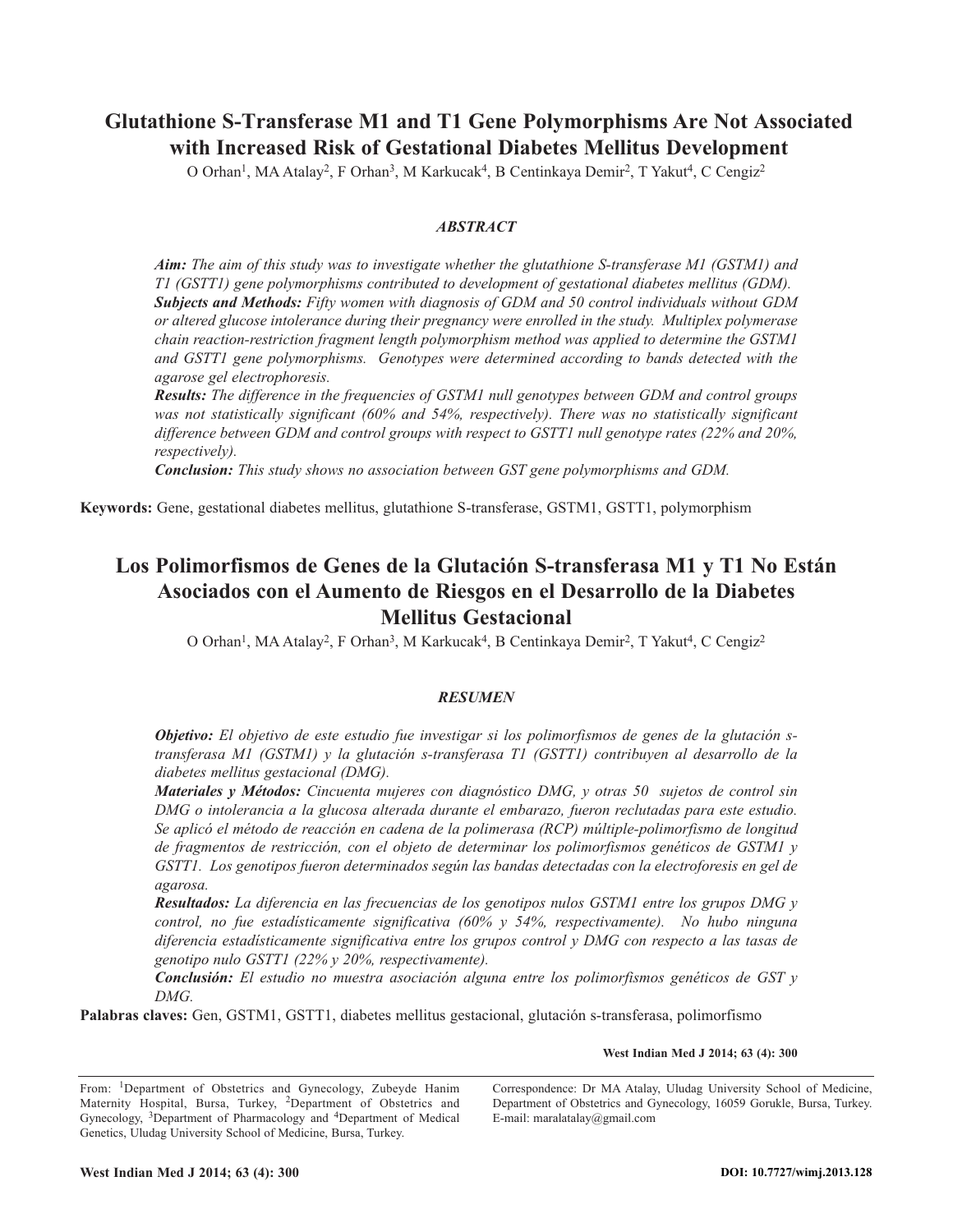### **INTRODUCTION**

Gestational diabetes mellitus (GDM) is one of the major medical problems that affect the mother and the fetus during pregnancy. It is observed in 1 to 14% of pregnancies, whereas the incidence of pregestational diabetes is 0.5% (1, 2). Gestational diabetes mellitus is usually encountered after the 24th week of the pregnancy, as a result of the effects of the placental hormones on the maternal glucose metabolism. A misdiagnosis or underestimation in the diagnosis of the disease during pregnancy causes an increase in perinatal morbidity and mortality (3, 4). It is therefore important to define the population that is at risk of developing GDM.

It is vital for the organism to maintain antioxidant capacity for the continuity of the cellular stability and vitality. Oxidative stress is suggested to contribute to the physiological processes in ageing and pathological processes in many diseases such as diabetes, atherosclerosis and cancer (5–7). The glutathione S-transferase (GST) enzymes which are involved in phase II detoxification reactions are a member of the dimeric enzyme family. They play an important role in detoxifying cytotoxic agents, and protect cellular macromolecules (8, 9). Although GST enzymes are involved in conjugation of a wide variety of suspected carcinogens including aliphatic aromatic heterocyclic radicals, epoxides and arene oxides, their main function is the provision of the cellular defence against oxidative stress by conjugation of reactive oxygen species with gluthathione (10). Based on the structural and biochemical characteristics, seven classes of GST enzymes covering alpha, mu, omega, pi, sigma, theta and zeta subclasses were identified (11). Among them, mu (coded from GSTM1) and theta (coded from GSTT1) enzymes are preferentially studied because of their potential to modulate individual vulnerability to oxidative stress. Glutathione S-transferase genes have polymorphic variants that affect the activity and amount of the GST enzymes, and therefore result in diminished cellular resistance (12).

A grave reduction in the activity of GSTM1 and GSTT1 enzymes is due to the homozygous deletion of these genes [a null genotype] (13, 14). It was shown that the GSTM1 gene is non-functional in 35% to 60% of the human race, and in almost 50% to 60% of the Caucasian population (15, 16). In the United States of America (USA), it is nonfunctional in 23% to 41% of persons of African descent (17). Similarly, the GSTT1 gene is also polymorphic, and nonfunctional in 10% to 65% of the diverse human populations. Seventeen per cent of the American Caucasians, 38% of the Malaysians, and 3.2% of the Britons living in India do not have functional GSTT1 genotype (17, 18). Among the populations, Asians have the highest reported GSTT1 null genotype.

The relationship between polymorphisms in GST genes and diabetes mellitus (DM) has been investigated in a limited number of studies (19–21). Moreover, to the best of our knowledge, there was no study researching the effect of polymorphisms in GST genes as a risk factor for GDM development. We thought that polymorphisms in the GSTM1 and GSTT1 genes might alter cellular defence against oxidative stress, and thus, increase the risk of GDM development.

## **SUBJECTS AND METHODS**

This study was conducted as a prospective case-control study between April 2009 and May 2010. The study group consisted of 50 patients with a recent diagnosis of GDM. Fifty healthy age-matched participants without any history of GDM were admitted to serve as the control group. Both groups were recruited during the same time period and were from the same geographic region. Volunteers with chronic hepatic or renal diseases, multiple pregnancies and overt diabetes mellitus were excluded from the study. Criteria with regard to serum glucose measurements according to the National Diabetes Data Group (NDDG) were agreed in the study.

A cut-off value at 50 grams glucose challenge test (GCT) for the further analysis of the patient was defined as 140 mg/dL, as suggested by the American Diabetes Association and American Congress of Obstetricians and Gynecologists (4). A cut-off value at 50 grams GCT for the definite diagnosis of GDM was defined as 200 mg/dL. Patients whose serum glucose levels were measured in normal ranges at 100 grams oral glucose tolerance test (OGTT) survey, although they exhibited higher glucose levels in 50 grams GCT (>140 g/dL), were excluded from the control group. Members of both the study and control groups were informed and asked to sign a written consent form. Demographic characteristics including age, body mass index (BMI), gravidity, parity, smoking habit and alcohol use of the participants and family history of diabetes mellitus were recorded. Body mass index was calculated as weight (in kilograms) divided by the square of the height (in metres). The study was approved by the Ethics Committee of Uludag University School of Medicine, and all participants signed an informed consent form.

## **DNA extraction and GST genotyping**

Blood samples from both the patient and control groups were taken in ethylenediaminetetraacetic acid (EDTA) containing tubes in order to isolate genomic DNA from circulating leucocytes with salting out procedure. Samples were drawn into falcon tubes and suspended with lysis buffer (approximately 6 mL) in 1:3 ratio. The cocktail was mixedup gently for a few minutes, and incubated in  $+4$  °C for 15 minutes. After centrifugation for 10 minutes in 1500 rpm, the supernatant was eliminated. Another 6 mL of lysis buffer was added to the precipitate, and centrifuged for 10 minutes in 1500 rpm. The supernatant was washed out again and the remaining pellet was handled with DZ**®** DNA isolation kit (Dr Zeydanlı Life Sciences Ltd, Turkey) according to the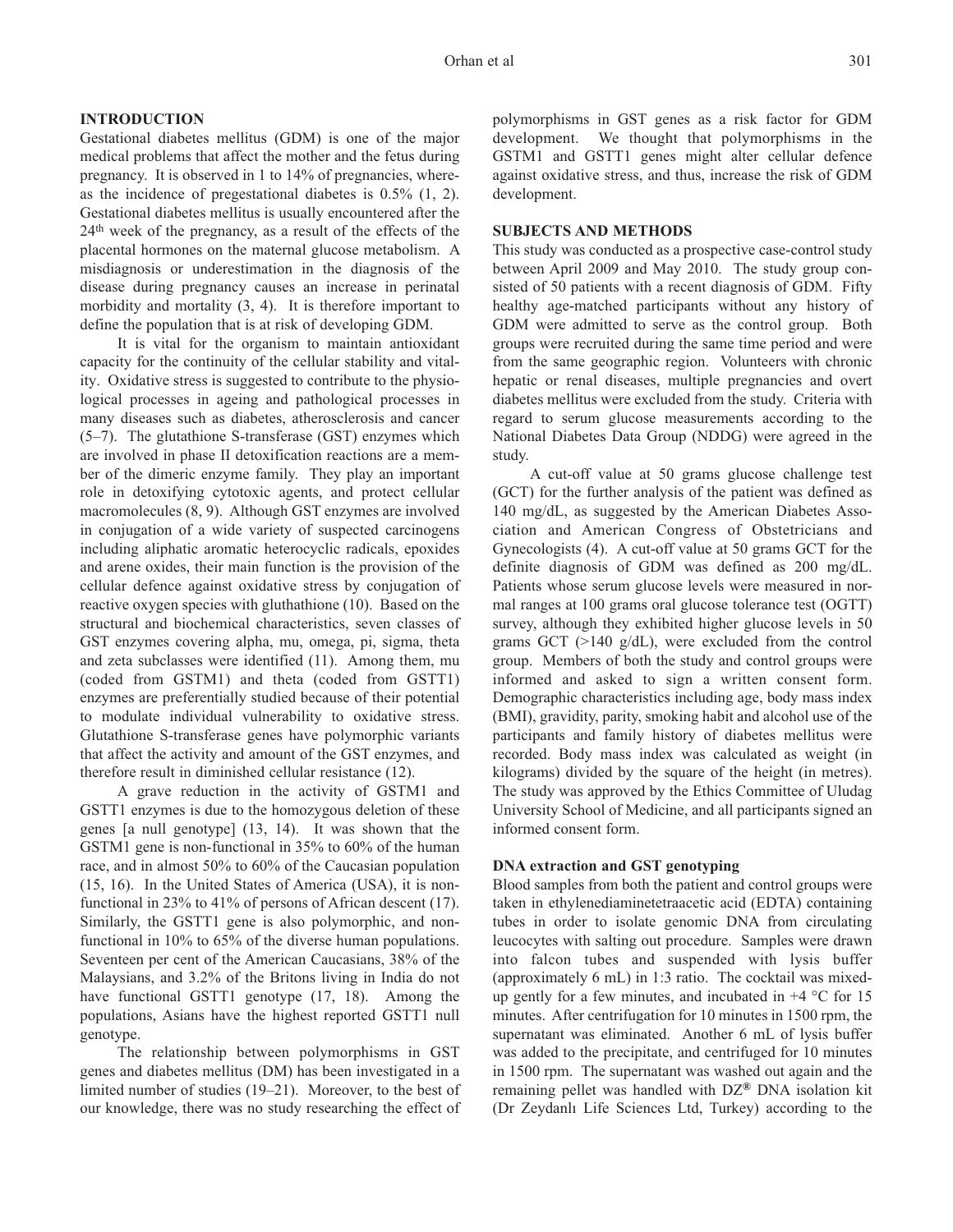manufacturer's instructions, and samples were stored at -20 °C until polymerase chain reaction (PCR) was performed. All of the DNA samples collected from participants were studied and included in the present report without any elimination.

The GSTM1 and GSTT1 polymorphisms were established by multiplex PCR method. For the GSTT1 polymorphism, forward 5'-TTC CTT ACT GGT CCT CAC ATC TC-3' and reverse 5'-TCA CCG GAT CAT GGC CAG CA-3' primers were used. To determine GSTM1 polymorphism, forward 5'-GAA CTC CCT GAA AAG CTA AAG C-3' and reverse 5'-GTT GGG CTC AAA TAT ACG GTG G-3' primers were used. Albumin forward 5'-GCC CTC TGC TAA CAA GTC CTA C-3' and reverse 5'-GCC CTA AAA AGA AAA TCC CCA ATC-3' primers were used as internal controls. Polymerase chain reaction was conducted for GSTM1 and GSTT1 gene polymorphisms separately by using 3.0 µL of genomic DNA, 1.0 µL of each forward and reverse primers (10 pmol/mL), 0.3 µL of each of the dNTPs, 0.1 µL of Taq DNA polymerase (5 unit/µL), 2.5 µL MgCl<sub>2</sub>, 17 µL of distilled water (dH2O), pH 8.3 in a total volume of 25 µL. Polymerase chain reaction conditions required denaturation for five minutes at 94 ºC, followed by 35 cycles of amplification as follows: one minute at 94 ºC (denaturation), one minute at 57 ºC (annealing), one minute at 72 ºC (elongation). Finally, 10 minutes at 72 ºC (final elongation) was performed. Genotypes were determined by migration of the products in agarose gel with added 2% ethidium bromide. Glutathione S-transferase T1 459 bp, GSTM1 219 bp and albumin 350 bp PCR products were produced.

Electrophoresis was conducted in 2% agarose gel to identify the genomic end products. Existence of 219 bp, 459 bp and 350 bp products was designated GSTM1, GSTT1, and albumin (control), respectively (Figure). If 219 bp or 459 bp products did not exist, then the patient was identified as null genotype for the mentioned genes.

#### **Statistical analysis**

Mean values with standard deviations were given for the descriptive variables of both groups. Statistics were per $\overline{\mathbf{1}}$  $\overline{z}$  $\overline{\phantom{0}}$  $\overline{5}$  $\overline{4}$  $\overline{6}$ 



formed using the Statistical Package for the Social Sciences software, version 17.0 (SPSS Inc., Chicago, IL, USA). Mann-Whitney U test was used for comparisons between the groups in terms of age, BMI, gravidity, parity, number of abortions, alcohol use, cigarette smoking and family history of diabetes mellitus. In comparison of exposed risks and genotype frequencies, Pearson's Chi-squared test and Fisher's exact test were used, as appropriate. *P*-value of < 0.05 was accepted as a statistically significant difference.

### **RESULTS**

Demographic characteristics of the study participants are given in Table 1. There was a statistically significant difference between mean ages of the patients with GDM and controls ( $p < 0.01$ ; 32.2  $\pm$  5.1 years and 28.6  $\pm$  5.7 years, respectively). The difference between mean values of BMI was not statistically significant between GDM and control groups  $(30.2 \pm 4.6 \text{ and } 28.7 \pm 5.0, \text{ respectively})$ . Mean value of gravidity was significantly higher in the patients with

Table 1: Demographic characteristics of gestational diabetes mellitus (GDM) and control groups

| <b>GDM</b> group | Control group   | <b>Significance</b> |
|------------------|-----------------|---------------------|
| $32.2 \pm 5.1$   | $28.6 \pm 5.7$  | < 0.01              |
| $30.2 \pm 4.6$   | $28.7 \pm 5.0$  | 0.1                 |
| $2\%$            | $0\%$           | 0.3                 |
| $96.6 \pm 10.9$  | $96.6 \pm 10.8$ | 0.99                |
| $2.5 \pm 1.6$    | $1.9 \pm 1.1$   | < 0.01              |
| $1.0 \pm 1.0$    | $1.0 \pm 1.0$   | 0.9                 |
| $0.8 \pm 1.2$    | $0.3 \pm 0.6$   | 0.01                |
| 12%              | 8%              | 0.5                 |
| $0\%$            | $2\%$           | 0.3                 |
| 26%              | 10%             | 0.01                |
|                  |                 |                     |
| $187 \pm 27$     | $104 \pm 16$    | < 0.01              |
|                  |                 |                     |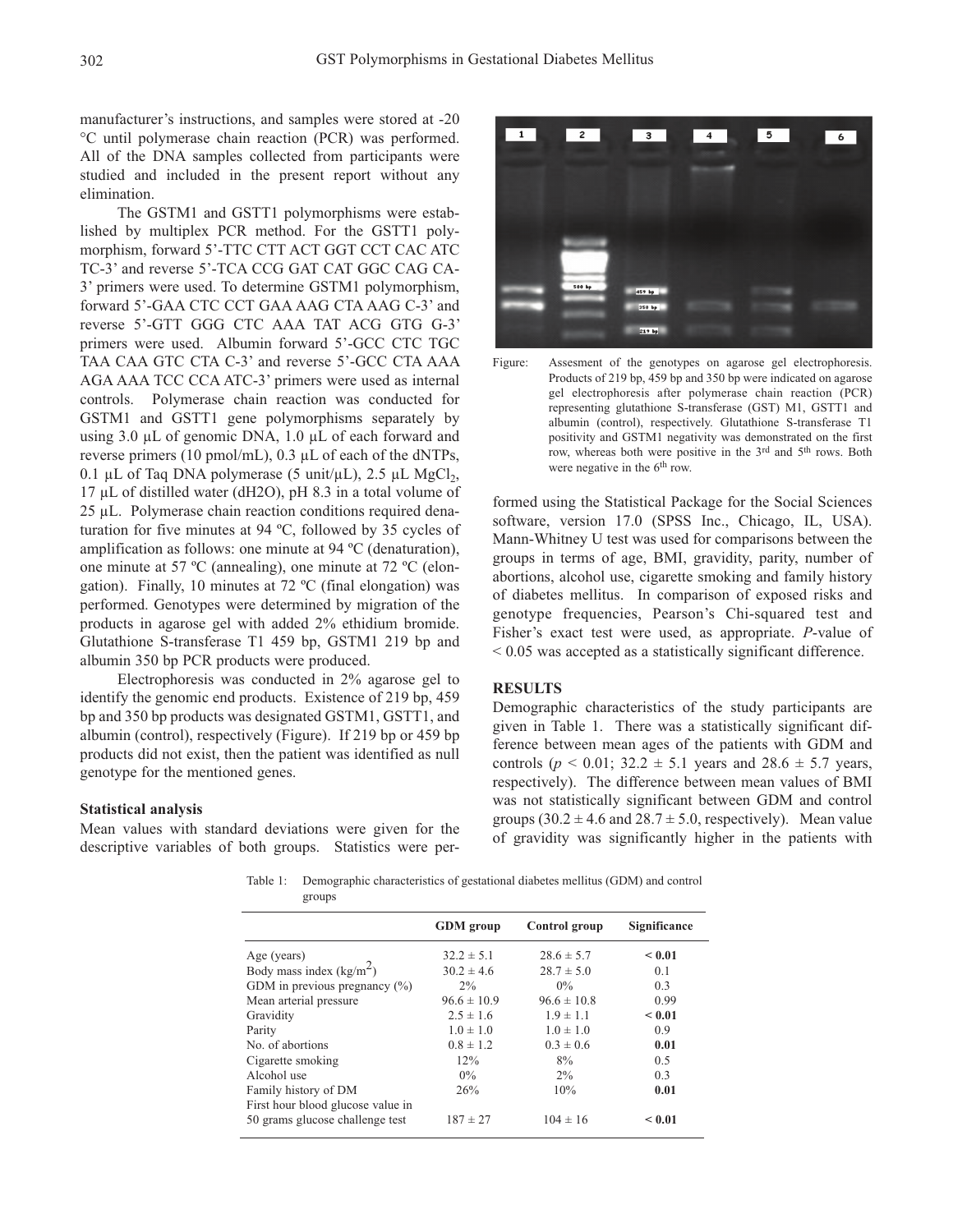GDM when compared with the control group  $(p < 0.01)$ . Mean number of the abortions was significantly higher in the patient group compared to the controls  $(p = 0.01)$ . Family history of diabetes mellitus was significantly higher in patients with GDM compared to the control group ( $p = 0.01$ ). There was a statistically significant difference between GDM and control groups with regard to the mean value of 50 grams GCT ( $p < 0.01$ ; 187  $\pm$  27 and 104  $\pm$  16, respectively).

Frequency of GSTM1 null genotype in patients with GDM was  $60\%$  (n = 30), whereas it was  $54\%$  (n = 27) in control individuals (Table 2). Glutathione S-transferase T1 null genotype in patient and control groups was  $22\%$  (n = 11) and  $20\%$  (n = 10), respectively. The differences in frequencies of both GSTM1 and GSTT1 genes between GDM and the control groups were not statistically significant  $(p =$ 0.69 and  $p = 1$ , respectively).

The difference with regard to GSTM1 genotype between participants who bore functional GSTT1 genotype in GDM and control groups was not statistically significant [*p* = 0.299, OR =1.79, 95% CI: 0.73, 4.40] (Table 3). Similarly, there was no statistically significant difference with regard to GSTT1 genotype between participants who bore functional GSTM1 genotype in GDM and control groups ( $p = 0.162$ , OR = 0.36, 95% CI: 0.06, 2.16). In addition, the difference between presence of both functional alleles and complete absence of them was not statistically significant ( $p = 0.618$ ). Furthermore, absence of both functional alleles when compared with the presence of at least one functional allele was not associated with increased risk of GDM development (*p* = 0.758, OR = 0.68, 95% CI: 0.20, 2.31).

Frequencies of GSTM1 and GSTT1 null genotypes in patients with GDM who have a family history of DM were 50% and 22.2%, respectively (Table 4). The distribution of non-functional GSTM1 and GSTT1 genotypes among patients who do not have a family history of DM were 58.5% and 20.7%, respectively. Neither GSTM1 nor GSTT1 gene polymorphisms were found to be associated with family history of DM ( $p = 0.69$  and  $p = 1$ , respectively).

The difference with regard to GSTM1 genotype between participants who bore functional GSTT1 genotype in patients with positive and negative family history of DM was not statistically significant  $[p = 0.755, \text{ OR } = 0.69, 95\%$ CI: 0.20, 2.28] (Table 5). Similarly, there was no statistically significant difference with regard to GSTT1 genotype between participants who bore functional GSTM1 genotype with positive and negative family history of DM ( $p = 0.073$ ,  $OR = 0.36, 95\% \text{ CI: } 0.06, 2.16$ . Moreover, the difference between presence of both functional alleles and complete absence of them was not statistically significant ( $p = 0.203$ ).

Table 2: Effects of glutathione S-transferase (GST) gene polymorphisms on risk of gestational diabetes mellitus (GDM) development

|       |         | <b>GDM</b><br>group<br>$n = 50$ | Control<br>group<br>$n = 50$ | p    | <b>OR</b> | 95% CI        |
|-------|---------|---------------------------------|------------------------------|------|-----------|---------------|
| GSTM1 |         |                                 |                              |      |           |               |
|       | Null    | $30(60\%)$                      | 27(54%)                      | 0.69 | 1.28      | $0.58 - 2.82$ |
|       | Present | $20(40\%)$                      | 23 $(46%)$                   |      |           |               |
| GSTT1 |         |                                 |                              |      |           |               |
|       | Null    | 11(22%)                         | $10(20\%)$                   |      | 1.13      | $0.43 - 2.96$ |
|       | Present | 39 (78%)                        | 40 $(80\%)$                  |      |           |               |

Table 3: Effects of specific glutathione S-transferase (GST) genotypes on risk for gestational diabetes mellitus (GDM) development

|               | $GSTT1 (+)$ and<br>$GSTM1 (+)$<br>(n) | $GSTT1 (+)$<br>and GSTM1 $(-)$<br>(n) | GSTT1 (-) and<br>$GSTM1 (+)$<br>(n) | $GSTT1$ (-)<br>and GSTM1 $(-)$<br>(n) |       |       |       | n"    |
|---------------|---------------------------------------|---------------------------------------|-------------------------------------|---------------------------------------|-------|-------|-------|-------|
| GDM group     | 14                                    | 25                                    |                                     |                                       | 0.299 | 0.162 | 0.618 | 0.758 |
| Control group | 20                                    | 20                                    |                                     |                                       |       |       |       |       |

(-): null genotype, (+): present genotype

 $p<sup>I</sup>$ : significance of the statistical analysis between participants with GSTT1 (+) and GSTM1 (-) and GSTM1 (+) and GSTM1 (+) genotypes

 $p^2$ : significance of the statistical analysis between participants with GSTT1 (-) and GSTM1 (+) and GSTM1 (+) and GSTM1 (+) genotypes

 $p^3$ : significance of the statistical analysis between participants with GSTT1 (-) and GSTM1 (-) and GSTT1 (+) and GSTM1 (+) genotypes

 $p^4$ : significance of the statistical analysis between participants with GSTT1 (-) and GSTM1 (-) genotype and at least one copy of a functional GST genotype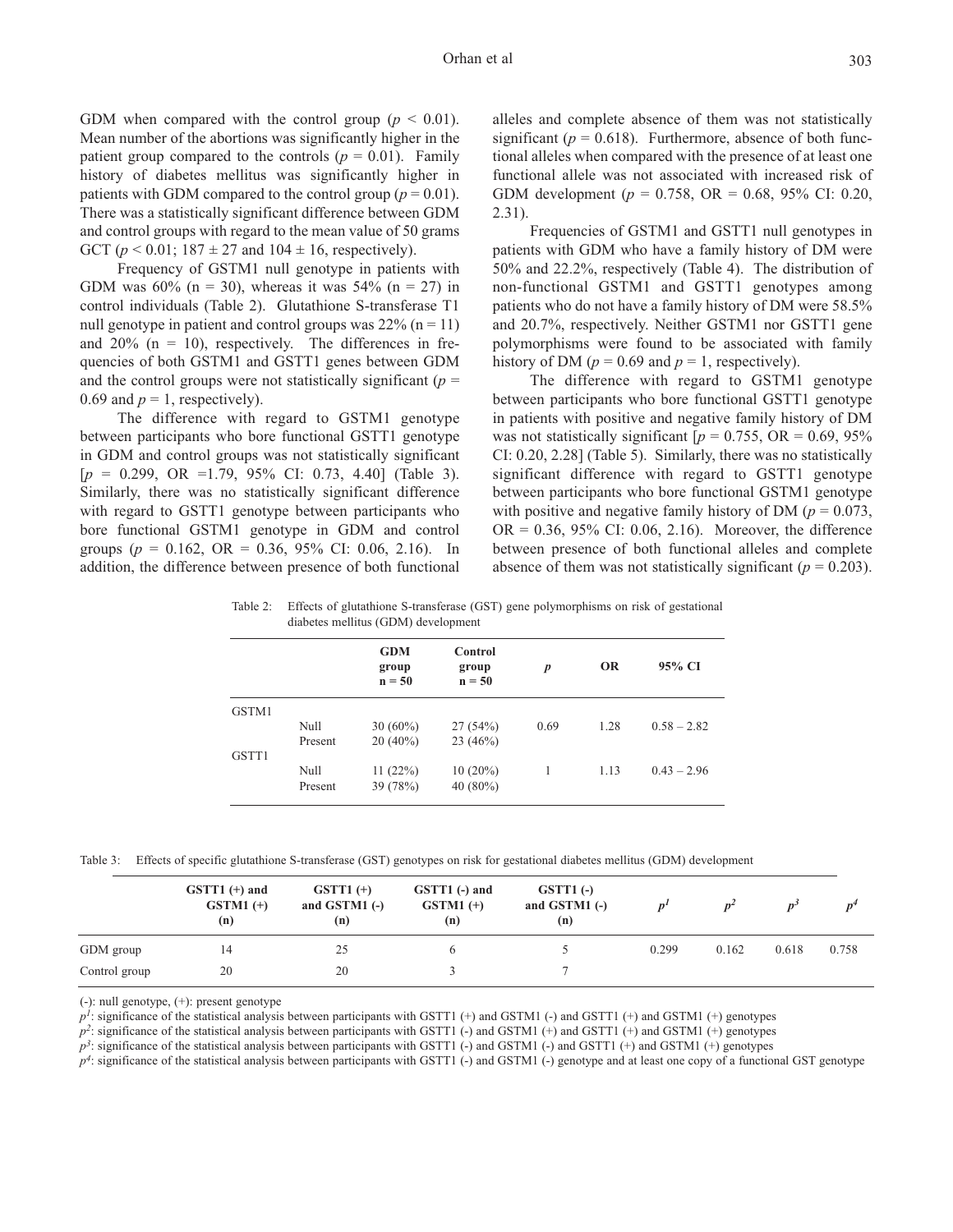|       |         | <b>Positive</b><br>familial DM<br>history<br>$n = 18$ | <b>Negative</b><br>familial DM<br>history<br>$n = 82$ | Significance | <b>OR</b> | 95% CI     |
|-------|---------|-------------------------------------------------------|-------------------------------------------------------|--------------|-----------|------------|
| GSTM1 |         |                                                       |                                                       |              |           |            |
|       | Null    | $9(50\%)$                                             | 48 (58.5%)                                            | 0.69         | 1.41      | 0.50, 3.93 |
|       | Present | $9(50\%)$                                             | $34(41.5\%)$                                          |              |           |            |
| GSTT1 |         |                                                       |                                                       |              |           |            |
|       | Null    | $4(22.2\%)$                                           | $17(20.7\%)$                                          |              | 0.92      | 0.27, 3.14 |
|       | Present | 14 (77.8%)                                            | $65(79.3\%)$                                          |              |           |            |

Table 4: Association between family history of diabetes mellitus (DM) and gestational diabetes mellitus (GDM) in study population

GSTM1: glutathione S-transferase M1, GSTT1: glutathione S-transferase T1

Table 5: Relationship of the family history of diabetes mellitus (DM) with the distribution of the glutathione S-transferase (GST) genotypes

|                                         | $GSTT1 (+)$ and<br>$GSTM1 (+)$<br>(n) | $GSTT1 (+)$ and<br>$GSTM1$ (-)<br>(n) | GSTT1 (-) and<br>$GSTM1 (+)$<br>(n) | GSTT1 (-) and<br>$GSTM1$ (-)<br>(n) | n <sup>t</sup> | $p^2$ | $D^3$ | $D^4$ |
|-----------------------------------------|---------------------------------------|---------------------------------------|-------------------------------------|-------------------------------------|----------------|-------|-------|-------|
| <b>Positive family</b><br>history of DM |                                       | Q                                     | 4                                   | 0                                   | 0.755          | 0.073 | 0.203 | 0.078 |
| <b>Negative family</b><br>history of DM | 29                                    | 36                                    |                                     | 12                                  |                |       |       |       |

(-): null genotype, (+): present genotype

 $p^1$ : significance of the statistical analysis between participants with GSTT1 (+) and GSTM1 (-) and GSTM1 (+) genotypes

 $p^2$ : significance of the statistical analysis between participants with GSTT1 (-) and GSTM1 (+) and GSTT1 (+) and GSTM1 (+) genotypes

 $p^3$ : significance of the statistical analysis between participants with GSTT1 (-) and GSTM1 (-) and GSTT1 (+) and GSTM1 (+) genotypes

 $p^4$ : significance of the statistical analysis between participants with at least one copy of a functional GST genotype and GSTT1 (-) and GSTM1 (-) genotype

Absence of both functional alleles when compared with the presence of at least one functional allele was not associated with family history of DM  $(p = 0.078)$ .

#### **DISCUSSION**

The screening methods for gestational diabetes have not changed significantly in the last 30 years (22). The lack of widespread screening still continues in the developing countries, whereas the effectiveness of the current screening programmes and their beneficial outcomes are still a subject of discussion in developed countries where these programmes have been applied for several years. The substantial rate of GDM complications in developed countries, despite the screening programmes and follow-up that are carried out in antenatal care, has led to intense questioning of the validity of the current screening methods. Moreover, there are studies which claim that screening, diagnosis and the treatment of GDM reduce serious perinatal morbidities and mortality, but do not ensure universal health (22, 23). The basic disadvantage of the current screening methods is not the sensitivity or the competency of the 50 grams GCT or the 100 grams OGTT, but the timing of screening and the limited

time interval in which the treatment should be done. As mentioned previously, the screening at the end of the second trimester, followed by 100 grams OGTT, diet and postprandial blood glucose monitoring phases take a lot of time. Consequently, the remaining time interval for the ideal treatment is very limited. Therefore, the discrimination of patients who are at risk of developing GDM will provide more effective patient management and perinatal outcome.

Oxidative stress has been proposed as one of the pathogenetic factors in the development of DM and its complications (12, 24). As the GST gene family has an important role in protection from oxidative stress, inadequecy of detoxification mechanisms may be one of the risk factors in the development of DM and GDM. This supports the clinical importance of investigating the individual GST gene status. Although there are many studies investigating the gene polymorphisms of GST in various diseases, a limited number of studies concerning the relation of DM with the GST gene polymorphism have been conducted. To the best of our knowledge, there is no study investigating the relationship between polymorphisms of GST gene family with respect to GDM so far.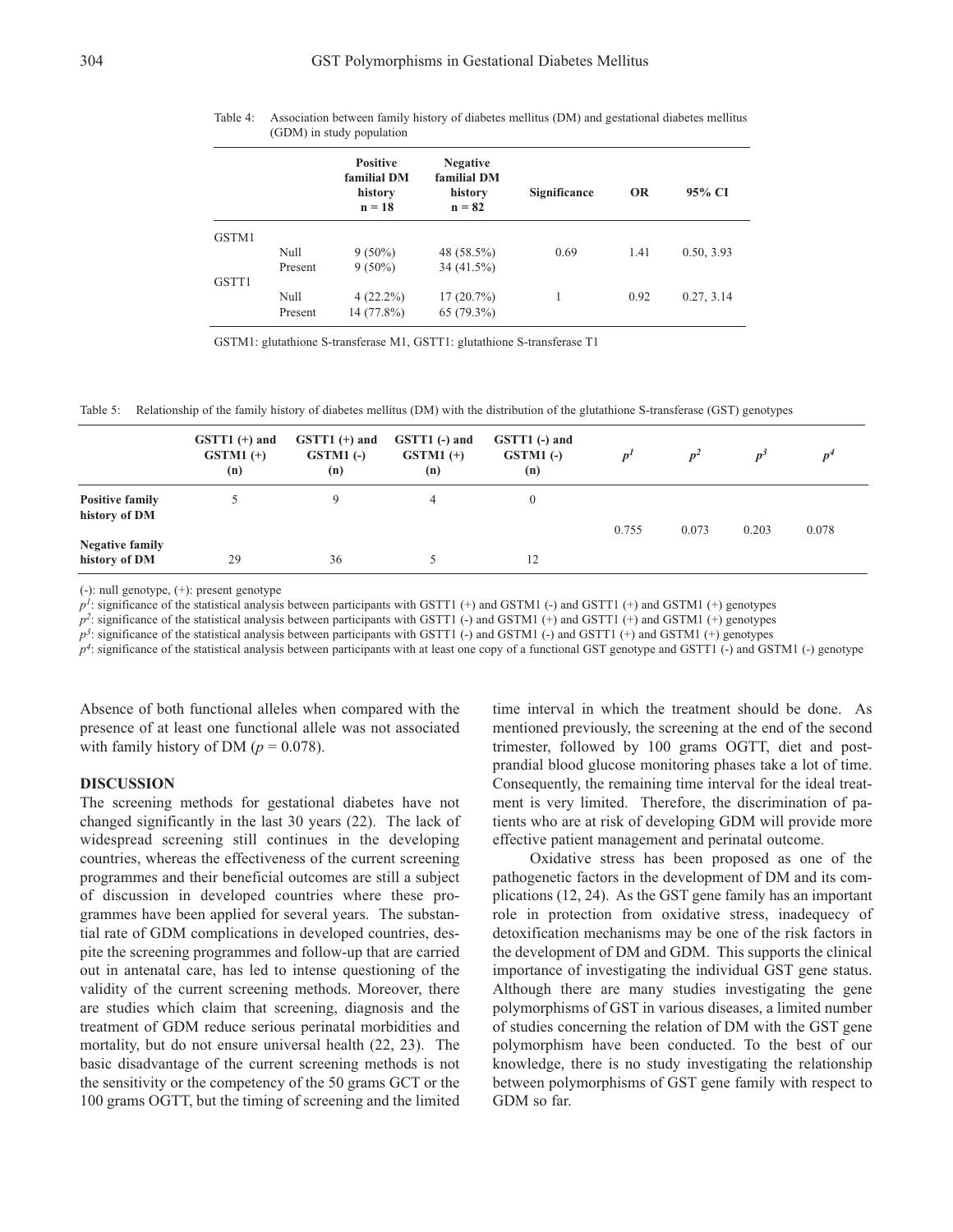Yalin *et al* have found that the frequency of GSTM1 null genotype was significantly higher in patients with DM when compared with the control group [64.3% and 32.7%, respectively] (19). In the same study, the GSTT1 and GSTP1 were suggested to have no effect, unlike the GSTM1 polymorphism, on the development of DM. However, in our study, there was no statistically significant difference in GSTM1 null genotype between the patients with GDM and control group. Additionally, we found that GSTT1 null genotype was also not associated with development of GDM.

In the present study, we further investigated the possible contribution of specific GST genotypes for predisposition to GDM development. We found that presence of non-functional alleles for any of the GSTM1 and GSTT1 genes did not influence GDM. Interestingly, even the presence of at least one functional GST allele did not protect against the occurrence of the disease. Similarly, Fujita *et al* investigated the GSTM1 polymorphisms in patients with Type II diabetic nephropathy (20). The GSTM1 null genotype was determined at a rate of 48.6% in patients with nephropathy, while the rate was 55.1% in those without nephropathy. The authors concluded that the GSTM1 null genotype did not contribute to the development of diabetic nephropathy. The results of the study by McRobie *et al* supported ours; they investigated the placental GST enzyme activity in patients with overt diabetes, GDM and controls who were in their 34<sup>th</sup> to 41<sup>st</sup> weeks of gestation (25). The authors reported a significantly decreased enzyme activity in the overt diabetes group, whereas there was no difference in enzyme activity between control and GDM groups.

Family history is important in the patients with Type II diabetes with a coexistence of 100% in monozygotic twins. Forty per cent of the siblings and one-third of the children develop abnormal glucose tolerance or overt diabetes. If both parents are diabetic, this ratio increases up to 60–75%. In GDM, in which there is an insulin resistance in target tissues, a familial predisposition is also present (26, 27). In our GDM group, the family history of DM was more common than in the control group (26% and 10%, respectively), but the difference did not reach statistical significance. Moreover, there was no statistical difference in GSTM1 and GSTT1 null genotypes between patients with a family history of DM and patients without a family history in our study population (50% *vs* 58.5%, and 22.2% *vs* 20.7%, respectively). Similar to our previous results, there was no special contribution of the GST genotypes on the presence of a family history of DM. The significant age difference and lack of examination of the GSTP1 gene polymorphism status between GDM and control groups, and the small number of cases were limitations of this study. In this respect, the outcomes of this study need to be confirmed.

This is the first study to investigate the relationship between GDM and GST gene polymorphisms. Glutathione S-transferase M1 and GSTT1 gene null polymorphisms were not found at a higher rate in patients with GDM when compared with control individuals.

#### **REFERENCES**

- 1. American Diabetes Association. Gestational diabetes mellitus. Diabetes Care 2003; **26:** 103–5.
- 2. Vargas R, Repke JT, Ural SH. Type 1 diabetes mellitus and pregnancy. Rev Obstet Gynecol 2010; **3:** 92–100.
- 3. Carr DB, Gabbe S. Gestational diabetes: detection, management, and implications. Clin Diabetes 1998; **16:** 4–11.
- 4. American College of Obstetricians and Gynecologists Committee on Practice Bulletins. ACOG Practice Bulletin. Clinical management guidelines for obstetrician-gynecologists. Number 30, September 2001 (replaces Technical Bulletin Number 200, December 1994). Gestational diabetes. Obstet Gynecol 2001; **98:** 525–38.
- 5. Cullen KS, Matschinsky FM, Agius L, Arden C. Susceptibility of glucokinase-MODY mutants to inactivation by oxidative stress in pancreatic β-Cells. Diabetes 2011; **60:** 3175–85.
- 6. Vaidya D, Szklo M, Cushman M, Holvoet P, Polak J, Bahrami H et al. Association of endothelial and oxidative stress with metabolic syndrome and subclinical atherosclerosis: multi-ethnic study of atherosclerosis. Eur J Clin Nutr 2011; **65:** 818–25. doi: 10.1038/ eicn.2011.47
- 7. Sotgia F, Martinez-Outschoorn UE, Lisanti MP. Mitochondrial oxidative stress drives tumor progression and metastasis: should we use antioxidants as a key component of cancer treatment and prevention? BMC Med 2011; **9:** 62.
- 8. Hayes JD, Strange RC. Potential contribution of the glutathione Stransferase supergene family to resistance to oxidative stress. Free Radic Res 1995; **22:** 193–207.
- 9. Sheweita SA. Drug-metabolizing enzymes: mechanisms and functions. Curr Drug Metab 2000; **1:** 107–32.
- 10. Sherratt PJ, Hayes JD. Gluthathione S-transferases. In: Ioannides C, ed. Enzyme systems that metabolize drugs and other xenobiotics. Chichester, England: John Wiley and Sons Ltd.; 2001: 319–352.
- 11. Awasthi YC, Sharma R, Singhal SS. Human glutathione S-transferases. Int J Biochem 1994; **26:** 295–308.
- 12. Strange RC, Fryer AA. The glutathione S-transferases: influence of polymorphism on cancer susceptibility. IARC Sci Publ 1999; **148:** 231– 49.
- 13. Chen CL, Liu Q, Pui CH, Rivera GK, Sandlund JT, Ribeiro R et al. Higher frequency of glutathione S-transferase deletions in black children with acute lymphoblastic leukemia. Blood 1997; **89:** 1701–7.
- 14. Buchard A, Sanchez JJ, Dalhoff K, Morling N. Multiplex PCR detection of GSTM1**,** GSTT1, and GSTP1 gene variants. J Mol Diagn 2007; **9:** 612–7.
- 15. Zupa A, Sgambato A, Bianchino G, Improta G, Grieco V, LA Torre G et al. GSTM1 and NAT2 polymorphisms and colon, lung and bladder cancer risk: a case-control study. Anticancer Res 2009; **29:** 1709–14.
- 16. Seidegård J, Vorachek WR, Pero RW, Pearson WR. Hereditary differences in the expression of the human glutathione transferase active on trans-stilbene oxide are due to a gene deletion. Proc Natl Acad Sci USA 1988; **85:** 7293–7.
- 17. Geisler SA, Olshan AF. GSTM1, GSTT1, and the risk of squamous cell carcinoma of the head and neck: a mini-HuGE review. Am J Epidemiol 2001; **154:** 95–105.
- 18. Bailey LR, Roodi N, Verrier CS, Yee CJ, Dupont WD, Parl FF. Breast cancer risk and CYP1A1, GSTM1, and GSTT1 polymorphisms: evidence of a lack of association in Caucasians and African Americans. Cancer Res 1998; **58:** 65–70.
- 19. Yalin S, Hatungil R, Tamer L, Ates NA, Dogruer N, Yildirim H et al. Glutathione S-transferase gene polymorphisms in Turkish patients with diabetes mellitus. Cell Biochem Funct 2007; **25:** 509–13.
- 20. Fujita H, Narita T, Meguro H, Shimotomai T, Kitazato H, Kagaya E et al. No association of glutathione S-transferase M1 gene polymorphism with diabetic nephropathy in Japanese type 2 diabetic patients. Ren Fail 2000; **22:** 479–86.